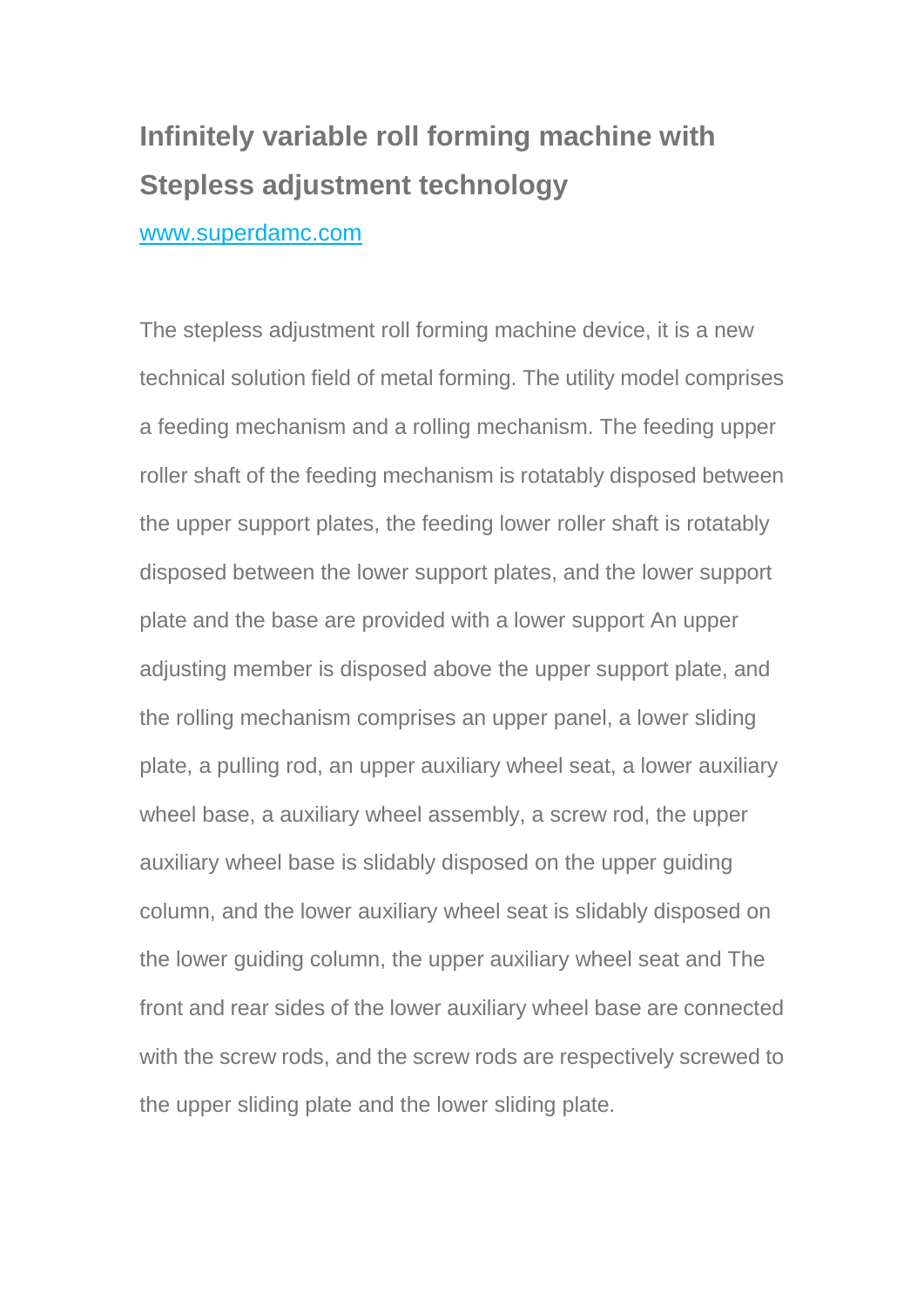

Infinitely variable control technology for processing differenct size profiles, has strong applicability and greatly reduces the cost. Especial widely using C Z purlin change profile and change difference size.

Difference C purlin size width and height.

C Z equipment advantages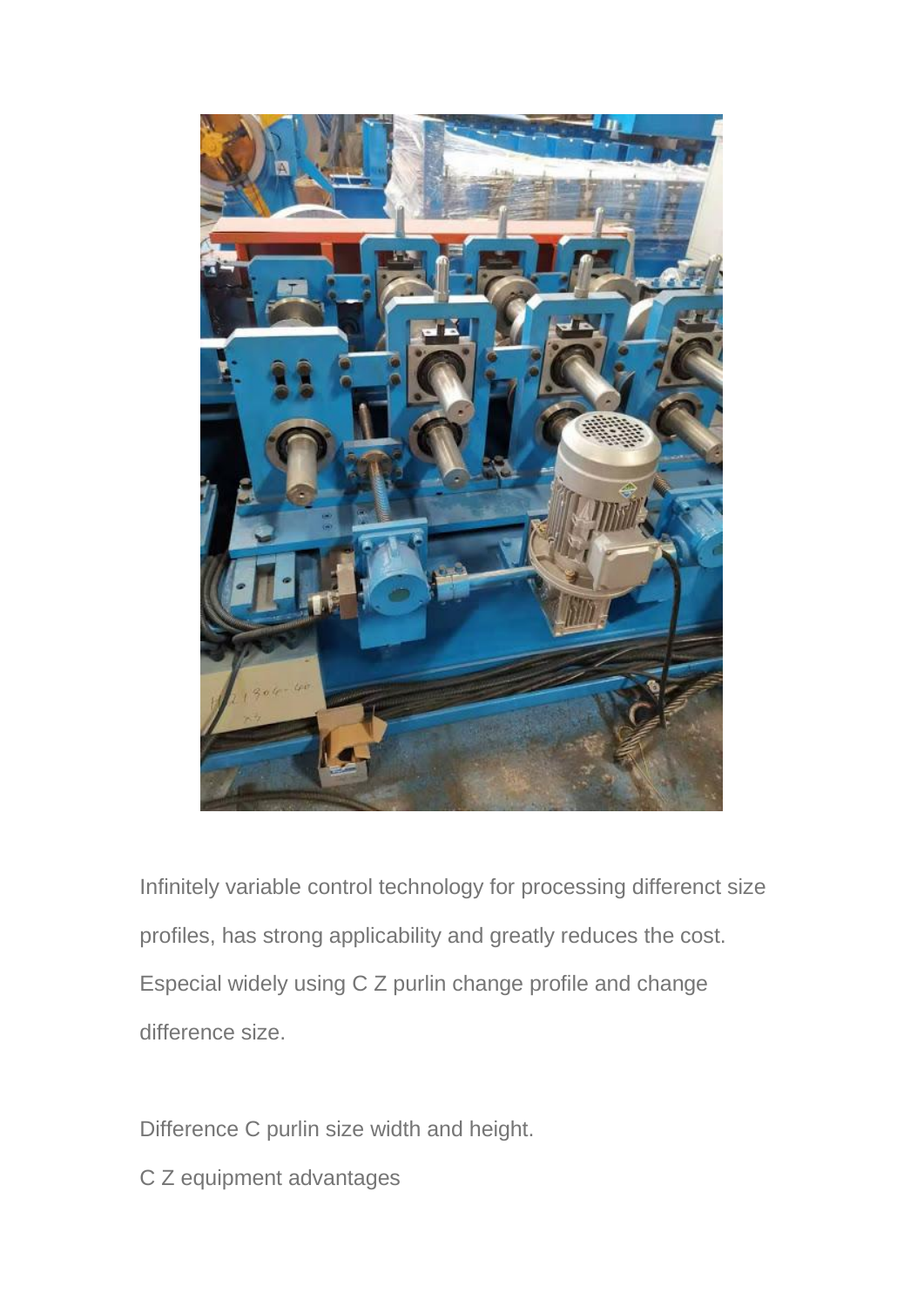- 1, no need to change tools for cutting
- 2, fast and easy to change.



C Z Purlin changeable roll forming



mahine

Different Size profiles can made in on roll forming machine.

infinitely adjustment different any size 60-500mm width c purlin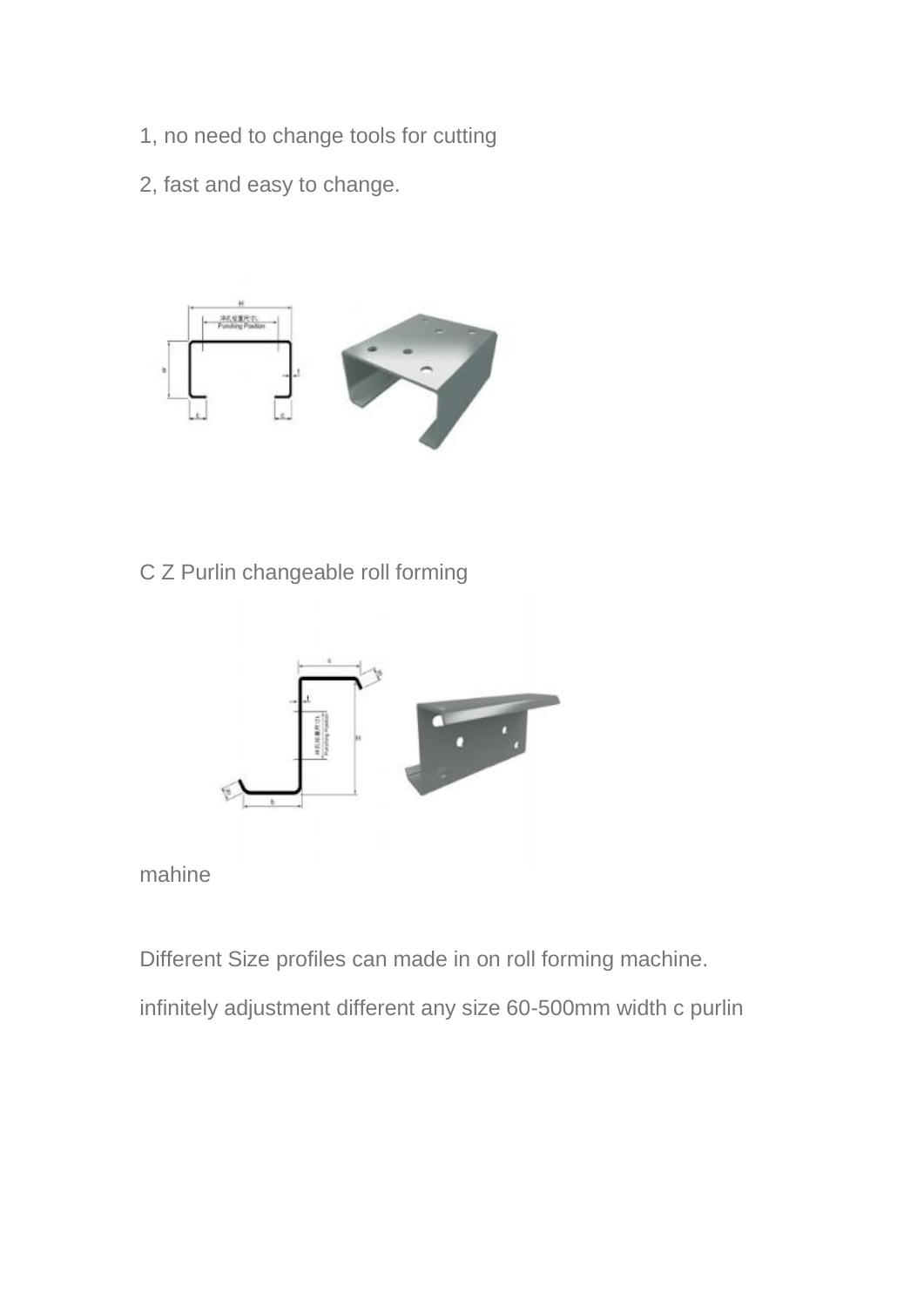

channel.

## **[C purlin roll forming machine](http://www.superdamachine.com/) process**

**Hydraulic Uncoiler→ Guide device →Straightener →Pre-cut→Hydraulic punch hole → roll forming machine →shear device (including knife)→ finished product rack**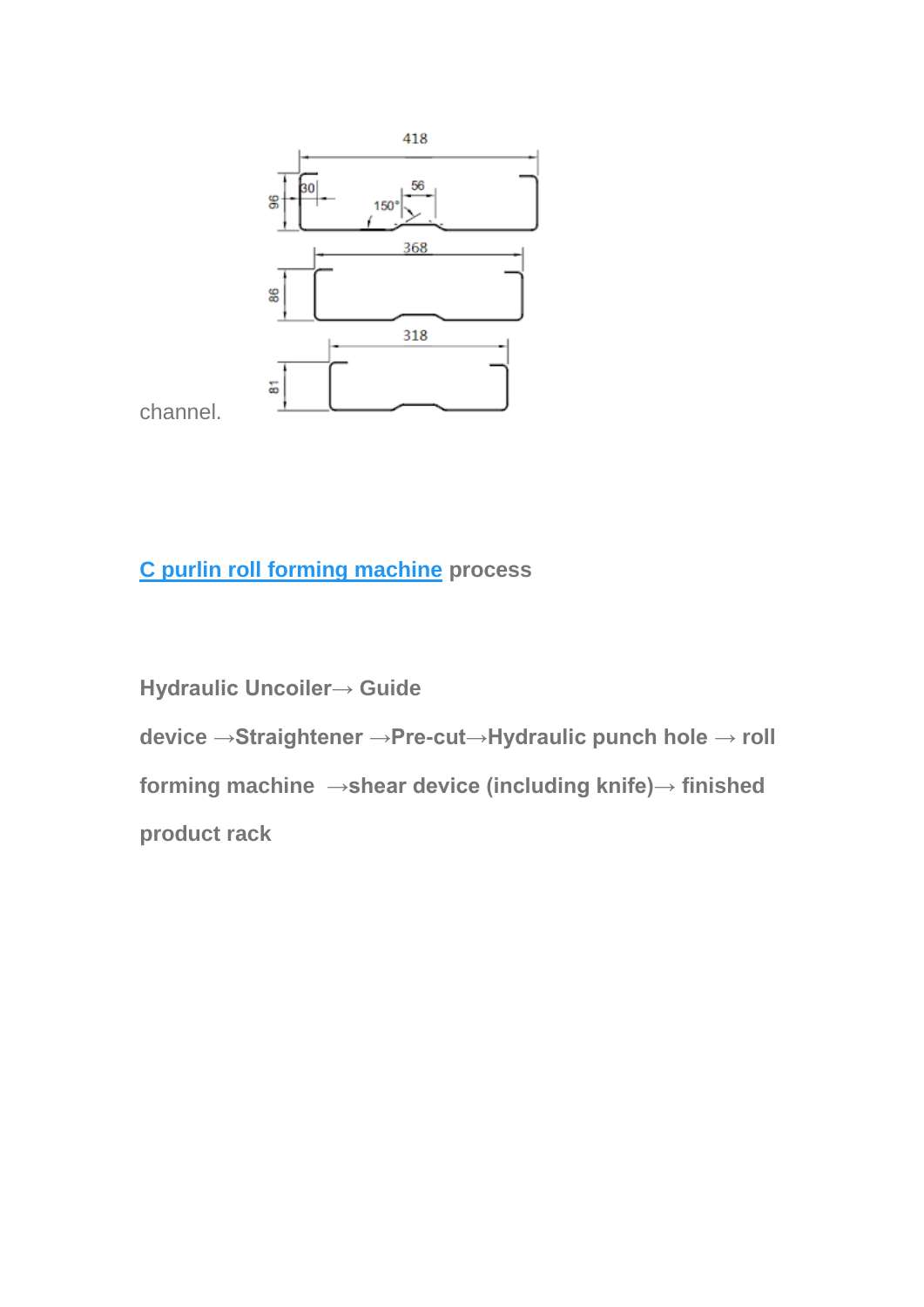

Formed Difference width, different height, different length C channel steel products.